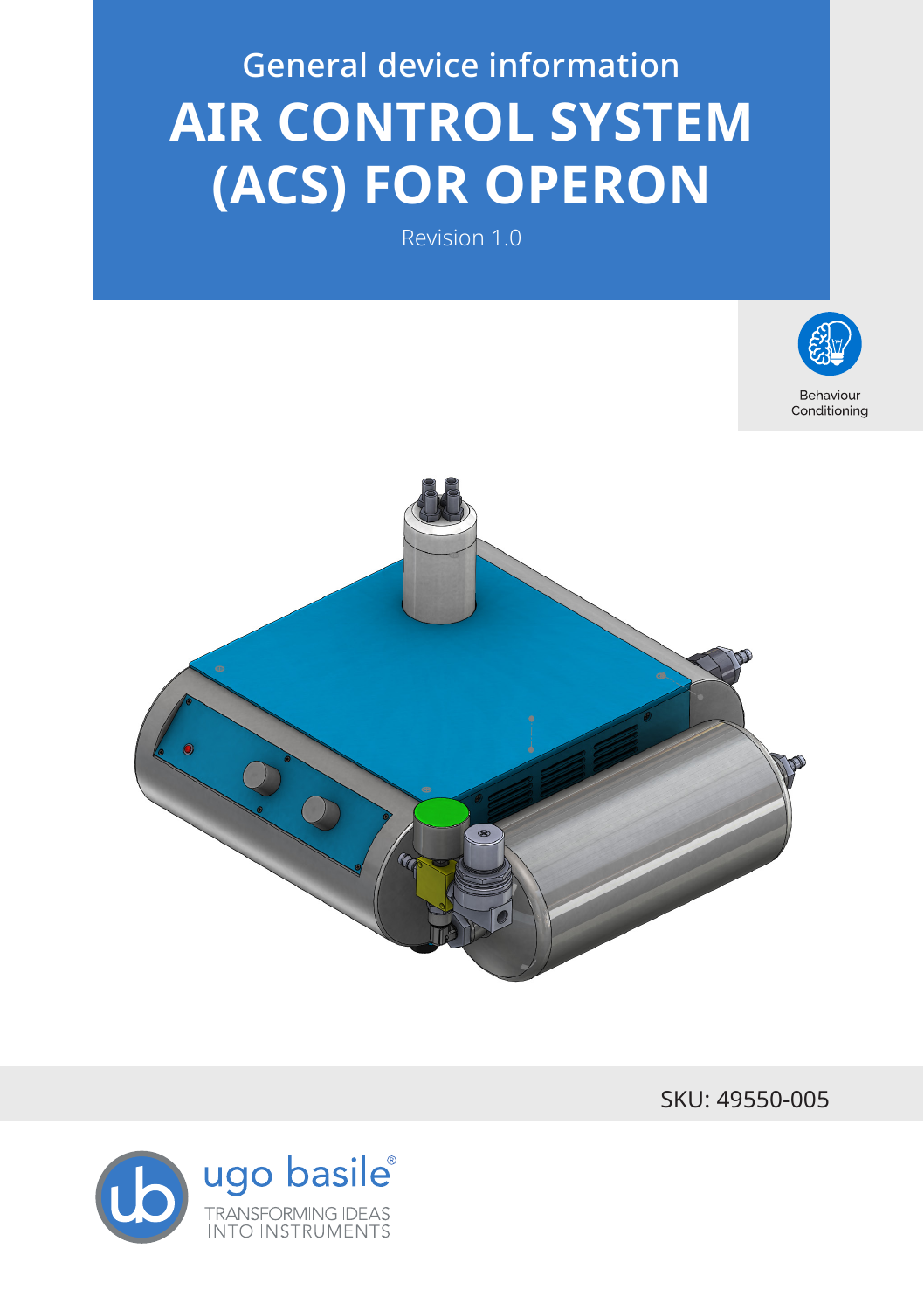## *SAFETY CONSIDERATIONS*

Although this instrument has been designed with international safety standard, this manual contains information, cautions and warnings which must be followed to ensure safe operation and to retain the instrument in safe conditions.

Service and adjustments should be carried out by qualified personnel, authorized by Ugo Basile organization.

Any adjustment, maintenance and repair of the powered instrument should be avoided. If inevitable, it should be carried out by a skilled person who is aware of the hazard involved.

Capacitors inside the instrument may still be charged even if the instrument has been disconnected from its source of supply.



Your science, our devices More than 35.000 citations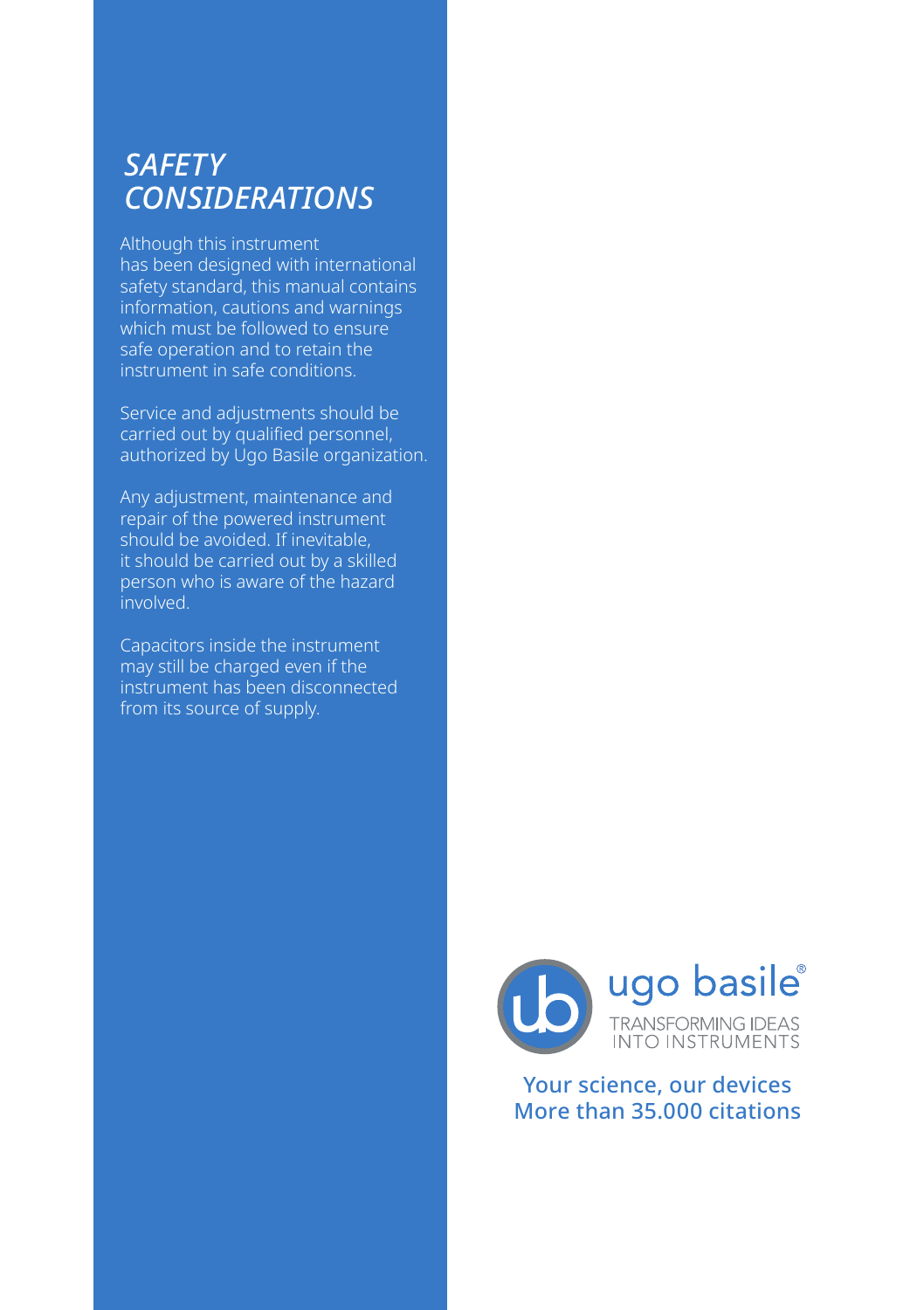

## **CE CONFORMITY STATEMENT**

| <b>Address</b>                                    | Via G. di Vittorio, 2 - 21036 Gemonio, VA, ITALY                                                                                     |
|---------------------------------------------------|--------------------------------------------------------------------------------------------------------------------------------------|
|                                                   |                                                                                                                                      |
| Phone n.                                          | +39 0332 744574                                                                                                                      |
| Fax n.                                            | +39 0332 745488                                                                                                                      |
|                                                   | We hereby declare that                                                                                                               |
| Instrument.                                       | Air Control System (ACS) for ODOR delivery                                                                                           |
| Catalog number                                    | 49550-005                                                                                                                            |
|                                                   | is manufactured in compliance with the following European Union Directives<br>and relevant harmonized standards                      |
| 2006/42/CE on machinery<br>$\bullet$<br>$\bullet$ | 2014/35/UE relating to electrical equipment designed for use within certain voltage limits                                           |
|                                                   | • 2014/30/UE relating to electromagnetic compatibility                                                                               |
|                                                   | • 2011/65/UE and 2015/863/UE on the restriction of the use of certain hazardous substances in<br>electrical and electronic equipment |
| <b>Account Manager</b>                            | <b>Mauro Uboldi</b>                                                                                                                  |
|                                                   | <b>Name</b>                                                                                                                          |
| January 2021                                      |                                                                                                                                      |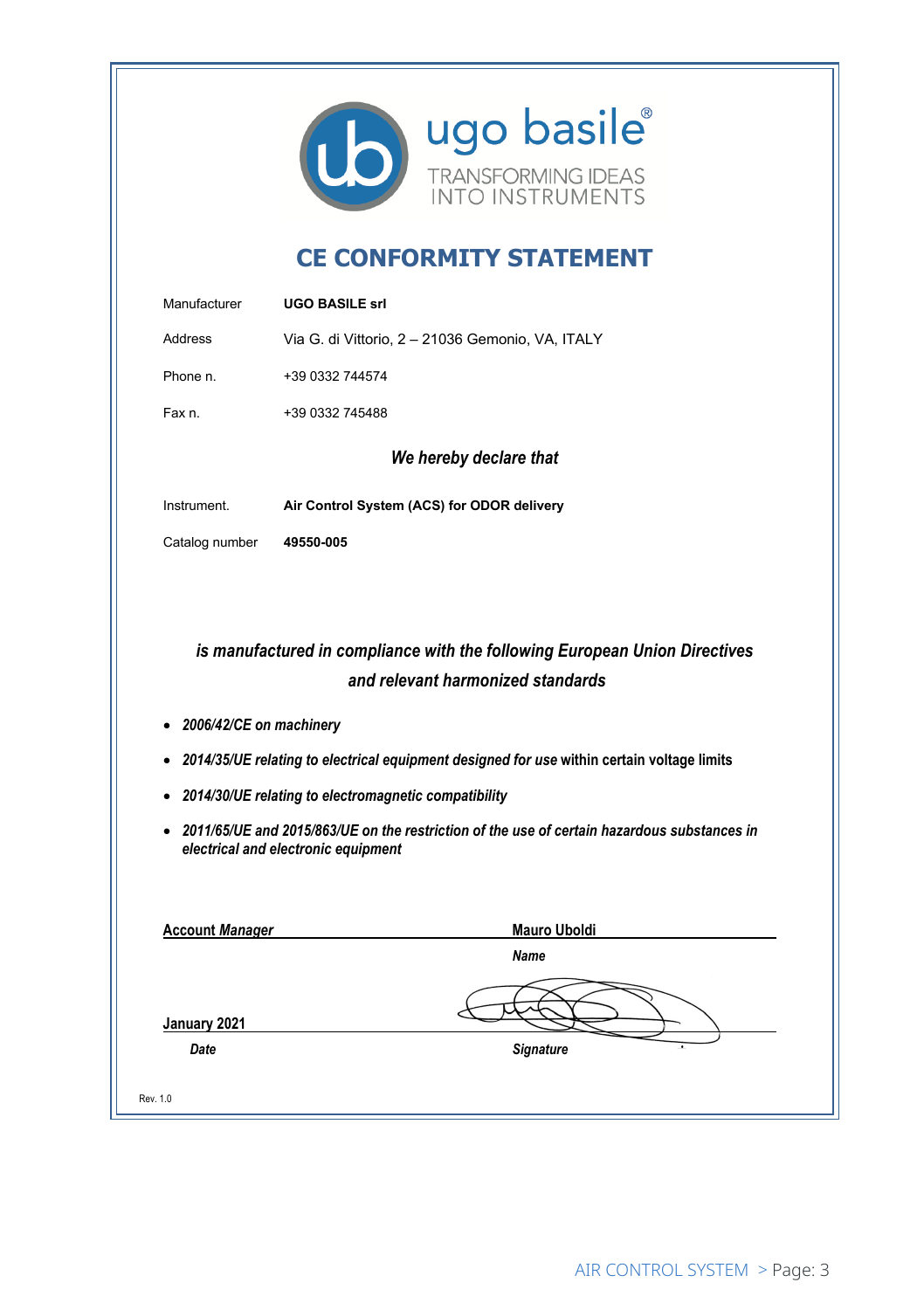The 49550 AIR CONTROL SYSTEM is the perfect air management system to be coupled to the OPERON Odor delivery system.

It features an air supply membrane compressor and a vacuum aspiration system to avoid chamber odor contamination and east odor switch.

### New features:

- 2.5 Bar compression output
- Exhaust valve to adjust flow and keep it constant
- Manometer to set the correct air pressure
- Spiral vacuum aspiration (silent and efficient)
- Four tubes inputs for vacuum system to ensure a complete compatibility with both the OPERON system and the OLFACTORY system